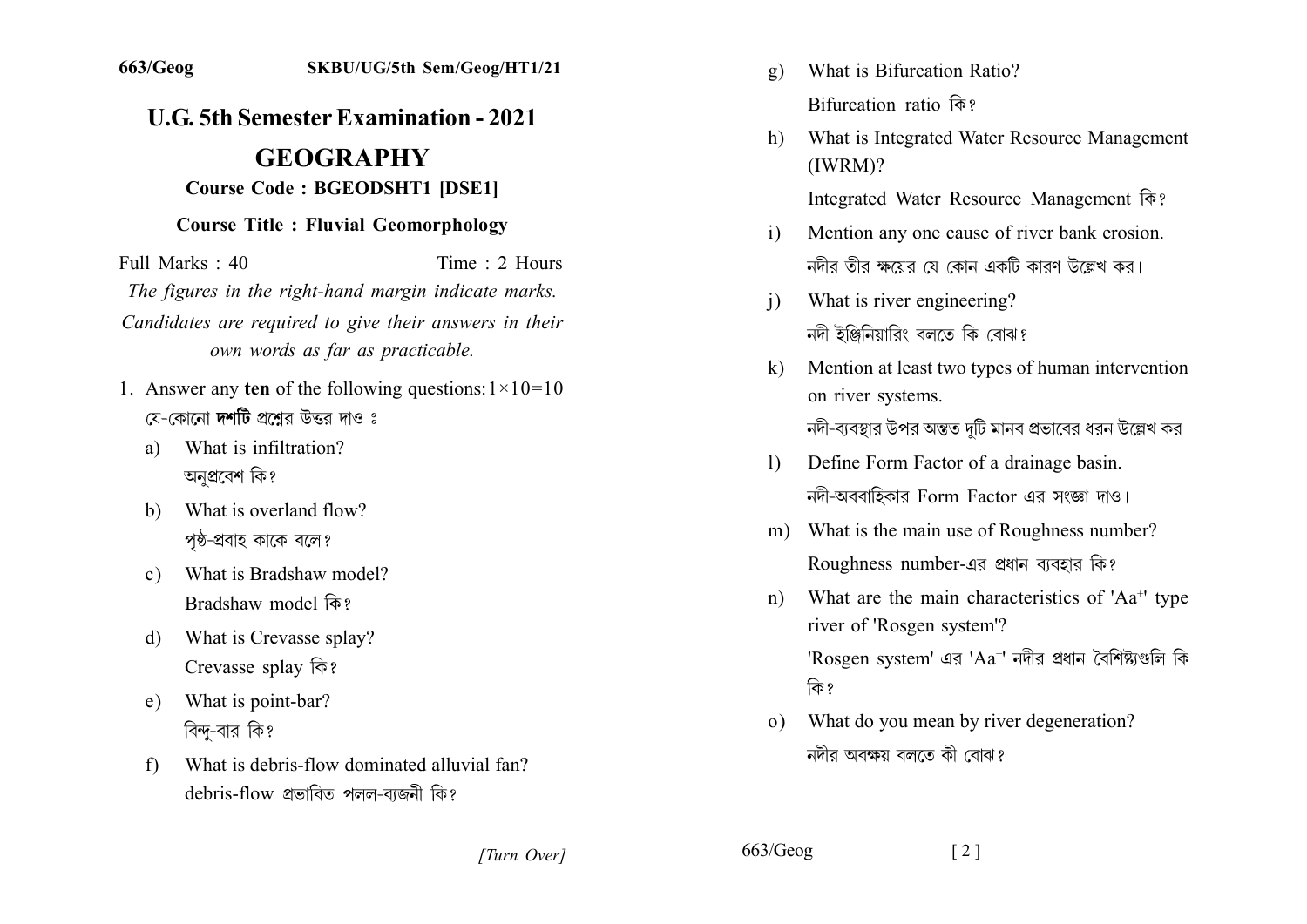- 2. Answer any five of the following questions :  $2 \times 5 = 10$ য়ে-কোনো **পাঁচটি** প্রশ্নের উত্তর দাও ঃ
	- Distinguish between neck cut off and chute cut  $a)$  $\alpha$ ff

'Neck cut off' এবং 'Chute cut off' এর মধ্যে পার্থকা কর।

Distinguish between paired an unpaired river b) terraces.

যুগ্ম ও অযুগ্ম নদীমঞ্চের মধ্যে পার্থক্য কর।

What do you mean by the "G" type of stream of  $\mathbf{c}$ ) Rosgen system of stream classification?

নদীর শ্রেণীবিভাগের Rosgen system এর "G" ধরনের নদী বলতে কি বোঝ?

- What do you understand by 'Hypsometric Curve'? d) 'Hypsometric Curve' বলতে কি বোঝ?
- Mention different types of low gradient river.  $e)$ 'Low gradient' নদীর বিভিন্ন ধরনগুলি উল্লেখ কর।
- Define Gully erosion and sheet erosion.  $f$ নালী-ক্ষয় এবং চাদর ক্ষয়ের সংজ্ঞা দাও।
- What do you understand by 'stream restoration'?  $g)$ নদীর পনঃপ্রতিষ্ঠা বলতে কি বোঝ?

 $\begin{bmatrix} 3 \end{bmatrix}$ 

- What are the characteristics of large tropical h) rivers? ক্রান্তীয় অঞ্চলের নদীগুলির বৈশিষ্ট্য কি কি?
- 3. Answer any **two** of the following :  $5 \times 2 = 10$

যে-কোনো **দটি** প্রশ্নের উত্তর দাও ঃ

বাবহার উল্লেখ কর।

Mention the basic principles of integrated a) watershed management.

Integrated Watershed Management-এর প্রধান নীতিগুলি উল্লেখ কর।

- What is stream order? Mention the usage of b) different types of stream order in brief. Stream order কি? বিভিন্ন ধরনের 'stream order'-এর
- Describe in brief the causes of formation of river  $c)$ delta.

ব-দ্বীপ উৎপত্তিব কাবণগুলি সংক্ষেপে বর্ণনা কব।

- 4. Answer any one of the following questions: $-10 \times 1 = 10$ য়ে-কোনো **একটি** প্রশ্রের উত্তর দাও ঃ
	- Explain briefly the factors affecting runoff. a) জলপ্রবাহের ওপর প্রভাব বিস্তারকারী কারণসমূহ সংক্ষেপে ব্যাখ্যা কর।

 $663/Geog$